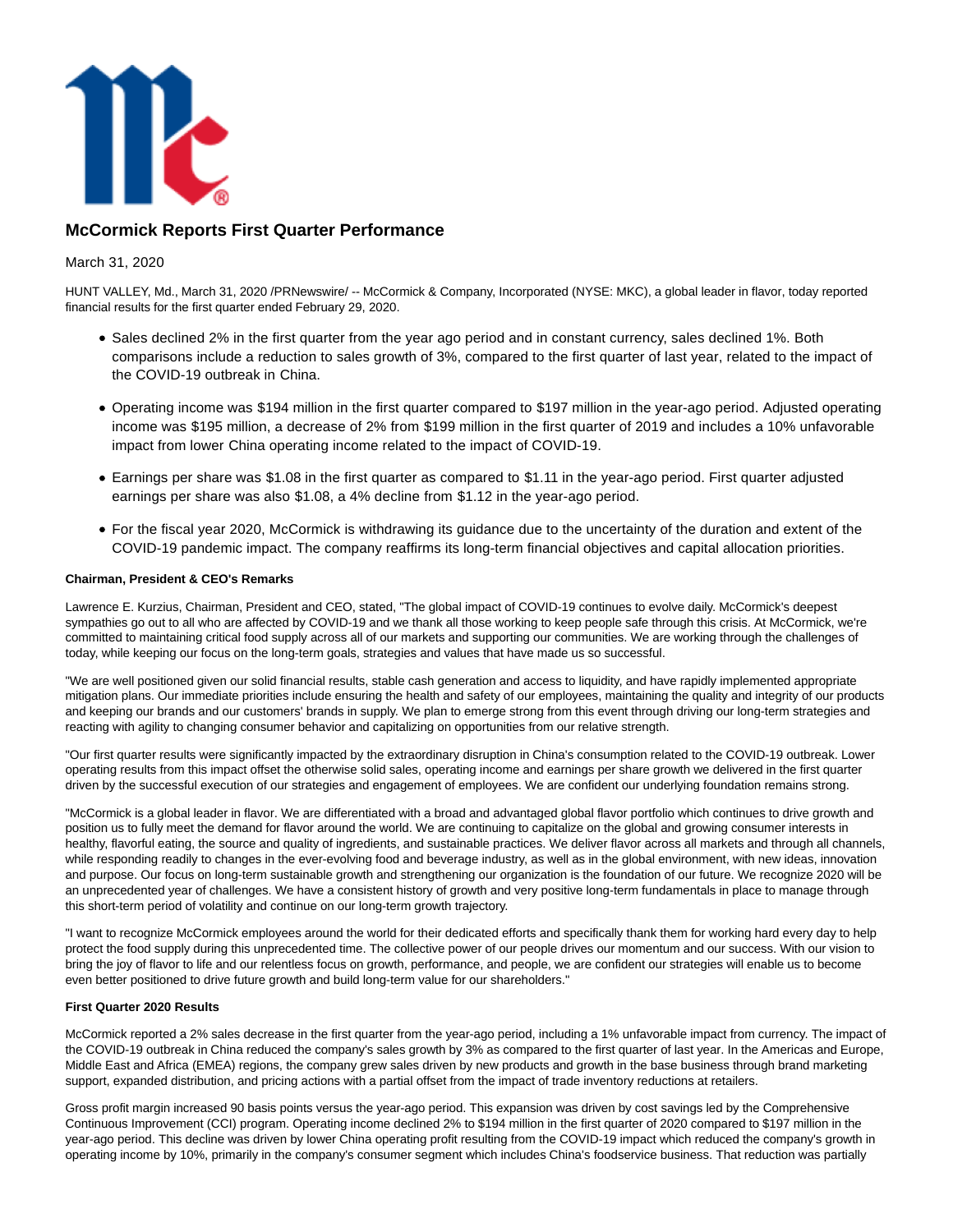offset by the favorable impact of higher sales in the company's Americas and EMEA regions and gross margin expansion. The company increased its brand marketing and Enterprise Resource Planning (ERP) system replacement program investments in the first quarter compared to the year ago period. The company recorded \$1 million of special charges in the first quarter of 2020 versus \$2 million in the first quarter of 2019. Excluding special charges, adjusted operating income declined 2% to \$195 million compared to \$199 million in the year-ago period, with minimal impact from currency.

Earnings per share was \$1.08 in the first quarter of 2020 compared to \$1.11 in the year-ago period. Special charges decreased earnings per share by \$0.01 in the first quarter of 2019. Excluding this impact, adjusted earnings per share was \$1.08 in the first quarter of 2020 compared to \$1.12 in the year-ago period, or a 4% decrease. The decrease in adjusted earnings per share was driven primarily by lower adjusted operating income and a 5% headwind from a higher adjusted income tax rate partially offset by lower interest expense. The unfavorable adjusted income tax rate was due to a reduced impact of favorable discrete tax items in the first quarter of 2020 versus the year ago period.

#### **Fiscal Year 2020 Financial Outlook**

McCormick previously issued its fiscal 2020 guidance on January 28, 2020, which did not include the impact of COVID-19. Due to the rapidly evolving situation and the high degree of uncertainty relating to the impacts of COVID-19, including on consumer demand across all channels and the global economy, the company is withdrawing its fiscal 2020 guidance.

The company believes there will be a shift in consumer demand due to COVID-19 but cannot predict the duration and extent of the impact. In the consumer segment, the company is expecting an overall increase in consumer demand during periods of pantry stocking followed by increased cooking at home. In the flavor solutions segment, the company is expecting increased customer demand from packaged food companies and is expecting declines in demand from restaurant and other foodservice customers. While the first quarter China impact of COVID-19 was significant to results, the company believes it cannot extrapolate the overall impact for the rest of the company due to differences related to lockdown durations and pantry stocking as well as the differing percentages of foodservice business and other dynamics in each region.

To maximize flexibility during this uncertain time, the company has decided to moderate the pace of its business transformation investments and has delayed its ERP system replacement program.

The company expects to resume guidance at the time of its second quarter earnings release in June 2020. The company reaffirms its long-term financial objectives and capital allocation priorities remain unchanged.

#### **Business Segment Results**

#### **Consumer Segment**

| (in millions)                       | Three months ended |           |           |
|-------------------------------------|--------------------|-----------|-----------|
|                                     |                    | 2/29/2020 | 2/28/2019 |
| Net sales                           |                    | 699.5     | \$744.9   |
| Operating income, excluding special |                    |           |           |
| charges                             |                    | 119.6     | 135.3     |

The consumer segment sales declined 6% when compared to the first quarter of 2019, with minimal impact from currency. The sales decline was primarily driven by the Asia/Pacific region.

- Consumer sales in the Americas decreased 2% compared to the first quarter of 2019, with minimal impact from currency. The decrease was driven by a negative 4% impact from trade inventory reductions partially offset by underlying volume growth from new products, expanded distribution and brand marketing support, as well as pricing.
- First quarter consumer sales in EMEA decreased 1% compared to the year ago period. In constant currency, sales rose 1% driven by pricing, primarily related to the timing of promotional activities.
- Consumer sales in the Asia/Pacific region declined 29% compared to the first quarter of 2019 and in constant currency, sales declined 28%. The decrease was driven by the impact from the COVID-19 outbreak in China, which offset strong growth across the rest of the region.

Consumer segment operating income, excluding special charges, declined 12% to \$120 million for the first quarter of 2020 compared to \$135 million in the year-ago period. In constant currency, consumer operating income decreased 11%. This decline was driven by the unfavorable COVID-19 impact in China, a 7% increase in brand marketing and incremental business transformation expenses partially offset by CCI-led cost savings.

#### **Flavor Solutions Segment**

| (in millions)                       | Three months ended |           |  |           |  |
|-------------------------------------|--------------------|-----------|--|-----------|--|
|                                     |                    | 2/29/2020 |  | 2/28/2019 |  |
| Net sales                           |                    | \$512.5   |  | 486.6     |  |
| Operating income, excluding special |                    |           |  |           |  |
| charges                             |                    | 75.6      |  | 63.7      |  |

Flavor solutions segment sales grew 5% compared to the first quarter of 2019, with minimal impact from currency driven by strong growth in the Americas and EMEA.

Flavor solutions sales in the Americas increased 6% from the year-ago period. In constant currency, sales rose 5%. This growth was primarily driven by new products and base business growth with continued momentum in snack seasoning and branded food service. Pricing also contributed to growth.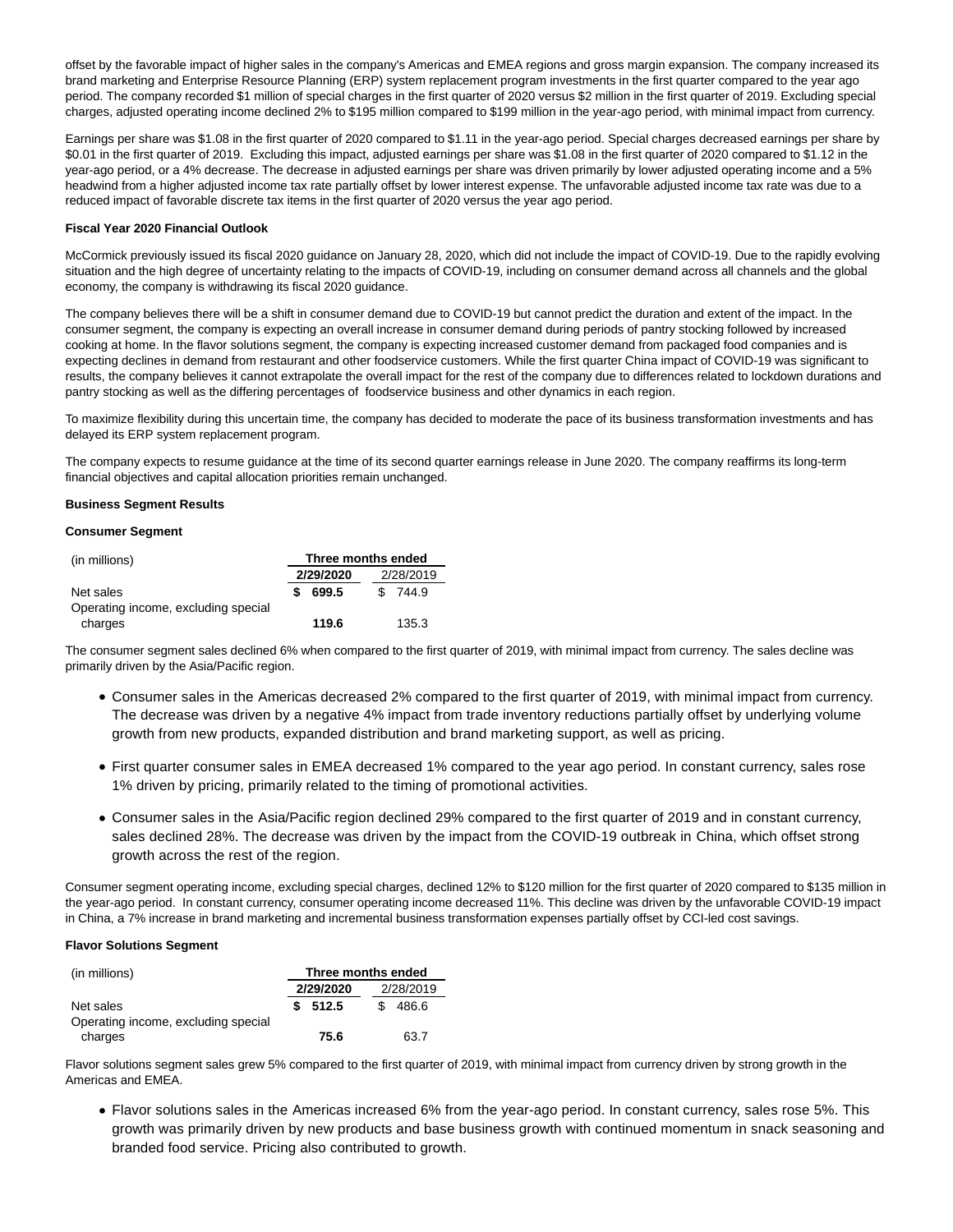- The EMEA region's flavor solutions growth momentum continued with a first quarter sales increase of 9% versus the year-ago period, with minimal impact from currency. The growth was driven by higher volume and product mix, attributable to both the base business and new products, as well as pricing.
- The Asia/Pacific region's sales decreased 4% compared to the first quarter of 2019 and in constant currency decreased 2%. The sales decline was driven by the impact from the COVID-19 outbreak in China with a partial offset from growth across the rest of the region.

Flavor solutions segment operating income, excluding special charges, increased 19% to \$76 million for the first quarter of 2020 compared to \$64 million in the year-ago period, with minimal impact from currency. This increase was driven by higher sales, CCI-led cost savings and favorable product mix, partially offset by the unfavorable COVID-19 impact in China and incremental business transformation expenses.

#### **Non-GAAP Financial Measures**

The tables below include financial measures of adjusted operating income, adjusted operating income margin, adjusted income tax expense, adjusted income tax rate, adjusted net income and adjusted diluted earnings per share, each excluding the impact of special charges for each of the periods presented. Adjusted operating income, adjusted operating income margin, adjusted income tax expense, adjusted income tax rate, adjusted net income and adjusted diluted earnings per share represent non-GAAP financial measures which are prepared as a complement to our financial results prepared in accordance with United States generally accepted accounting principles. These financial measures exclude the impact, as applicable, of the following:

In our consolidated income statement, we include a separate line item captioned "Special charges" in arriving at our consolidated operating income. Special charges consist of expenses associated with certain actions undertaken by the company to reduce fixed costs, simplify or improve processes, and improve our competitiveness and are of such significance in terms of both up-front costs and organizational/structural impact to require advance approval by our Management Committee. Upon presentation of any such proposed action (including details with respect to estimated costs, expected benefits and expected timing) to the Management Committee and the Committee's advance approval, expenses associated with the approved action are classified as special charges upon recognition and monitored on an on-going basis through completion.

We believe that these non-GAAP financial measures are important. The exclusion of the items noted above provides additional information that enables enhanced comparisons to prior periods and, accordingly, facilitates the development of future projections and earnings growth prospects. This information is also used by management to measure the profitability of our ongoing operations and analyze our business performance and trends.

These non-GAAP financial measures may be considered in addition to results prepared in accordance with GAAP, but they should not be considered a substitute for, or superior to, GAAP results. In addition, these non-GAAP financial measures may not be comparable to similarly titled measures of other companies because other companies may not calculate them in the same manner that we do. We intend to continue to provide these non-GAAP financial measures as part of our future earnings discussions and, therefore, the inclusion of these non-GAAP financial measures will provide consistency in our financial reporting. A reconciliation of these non-GAAP financial measures to the related GAAP financial measures is provided below:

| (in millions except per share data)   | Three Months Ended      |       |               |    |           |   |  |
|---------------------------------------|-------------------------|-------|---------------|----|-----------|---|--|
|                                       | 2/29/2020               |       |               |    | 2/28/2019 |   |  |
| Operating income                      | \$                      | 194.2 |               | \$ | 196.9     |   |  |
| Impact of special charges             |                         | 1.0   |               |    | 2.1       |   |  |
| Adjusted operating income             | \$                      | 195.2 |               | \$ | 199.0     |   |  |
| % decrease versus year-ago period     |                         | (1.9) | $\frac{9}{6}$ |    |           |   |  |
| Adjusted operating income margin (1)  |                         | 16.1  | %             |    | 16.2      | % |  |
|                                       |                         |       |               |    |           |   |  |
| Income tax expense                    | \$                      | 30.1  |               | \$ | 22.1      |   |  |
| Impact of special charges             |                         | 0.3   |               |    | 0.5       |   |  |
| Adjusted income tax expense           | \$                      | 30.4  |               | \$ | 22.6      |   |  |
| Adjusted income tax rate (2)          |                         | 18.4  | %             |    | 13.9      | % |  |
| Net income                            | \$                      | 144.7 |               | \$ | 148.0     |   |  |
| Impact of special charges             |                         | 0.7   |               |    | 1.6       |   |  |
| Adjusted net income                   | \$                      | 145.4 |               | \$ | 149.6     |   |  |
| % decrease versus year-ago period     |                         | (2.8) | %             |    |           |   |  |
|                                       |                         |       |               |    |           |   |  |
| Earnings per share - diluted          | \$                      | 1.08  |               | \$ | 1.11      |   |  |
| Impact of special charges             |                         |       |               |    | 0.01      |   |  |
| Adjusted earnings per share - diluted | $\overline{\mathbf{z}}$ | 1.08  |               | \$ | 1.12      |   |  |
| % decrease versus year-ago period     |                         | (3.6) | %             |    |           |   |  |

(1) Adjusted operating income margin is calculated as adjusted operating income as a percentage of net sales for each period presented.

(2) Adjusted income tax rate is calculated as adjusted income tax expense as a percentage of income from consolidated operations before income taxes excluding special charges or \$165.4 million and \$162.1 million for the three months ended February 29, 2020 and February 28, 2019, respectively.

Because we are a multi-national company, we are subject to variability of our reported U.S. dollar results due to changes in foreign currency exchange rates. Those changes have been volatile over the past several years. The exclusion of the effects of foreign currency exchange, or what we refer to as amounts expressed "on a constant currency basis", is a non-GAAP measure. We believe that this non-GAAP measure provides additional information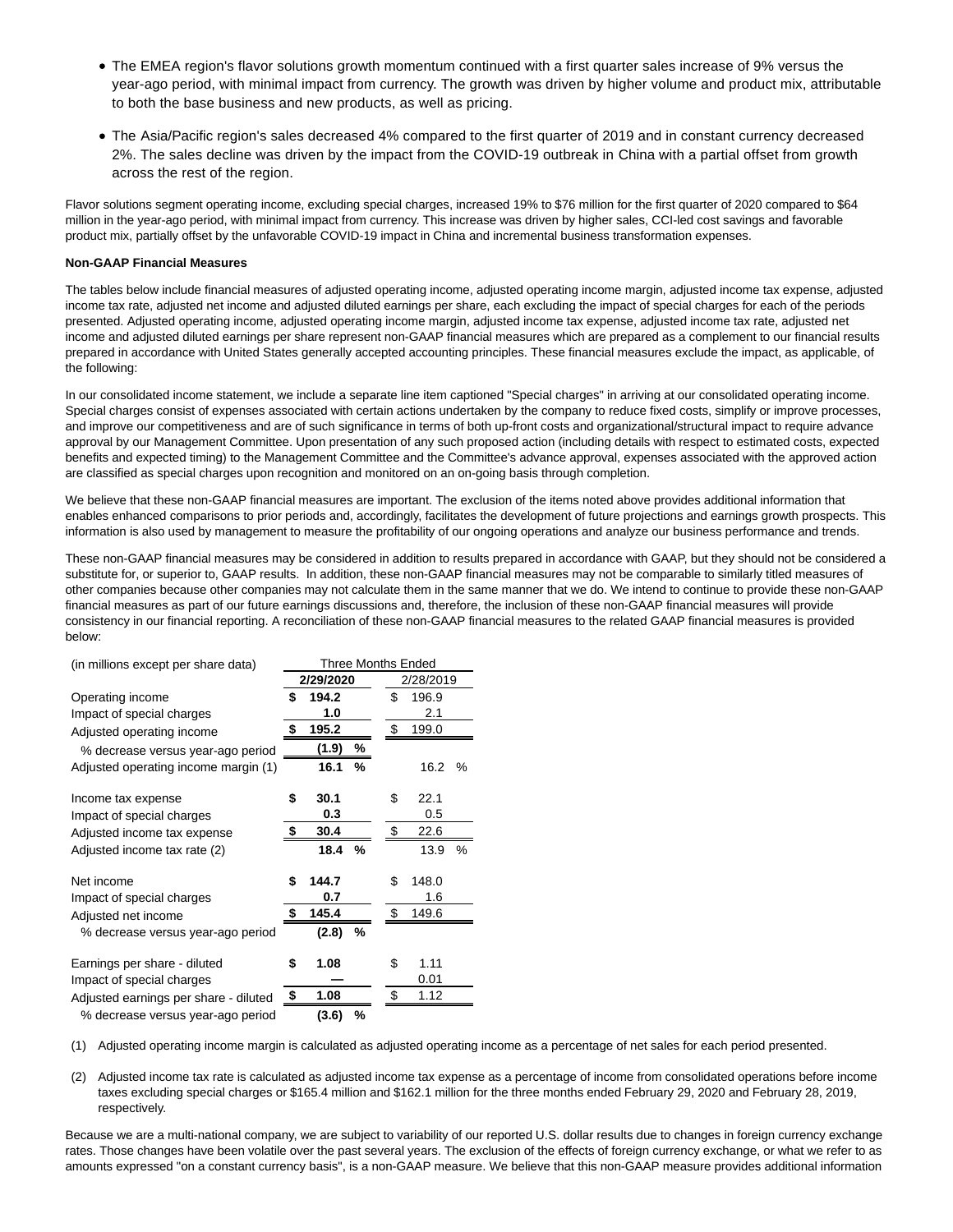that enables enhanced comparison to prior periods excluding the translation effects of changes in rates of foreign currency exchange and provides additional insight into the underlying performance of our operations located outside of the U.S. It should be noted that our presentation herein of amounts and percentage changes on a constant currency basis does not exclude the impact of foreign currency transaction gains and losses (that is, the impact of transactions denominated in other than the local currency of any of our subsidiaries in their local currency reported results).

Percentage changes in sales and adjusted operating income expressed in "constant currency" are presented excluding the impact of foreign currency exchange. To present this information for historical periods, current period results for entities reporting in currencies other than the U.S. dollar are translated into U.S. dollars at the average exchange rates in effect during the corresponding period of the prior fiscal year, rather than at the actual average exchange rates in effect during the current fiscal year. As a result, the foreign currency impact is equal to the current year results in local currencies multiplied by the change in the average foreign currency exchange rate between the current fiscal period and the corresponding period of the prior fiscal year. Constant currency growth rates follow:

|                                 | Three Months Ended February 29, 2020 |                                        |                                                                  |  |  |
|---------------------------------|--------------------------------------|----------------------------------------|------------------------------------------------------------------|--|--|
|                                 | Percentage Change<br>as Reported     | Impact of Foreign<br>Currency Exchange | Percentage Change on<br><b>Constant Currency</b><br><b>Basis</b> |  |  |
| Net sales                       |                                      |                                        |                                                                  |  |  |
| <b>Consumer segment</b>         |                                      |                                        |                                                                  |  |  |
| Americas                        | (1.5)%                               | 0.1%                                   | (1.6)%                                                           |  |  |
| <b>EMEA</b>                     | (0.6)%                               | (1.4)%                                 | 0.8%                                                             |  |  |
| Asia/Pacific                    | (29.1)%                              | (1.4)%                                 | (27.7)%                                                          |  |  |
| Total consumer segment          | (6.1)%                               | (0.4)%                                 | (5.7)%                                                           |  |  |
| <b>Flavor solutions segment</b> |                                      |                                        |                                                                  |  |  |
| Americas                        | 5.8%                                 | 0.4%                                   | 5.4%                                                             |  |  |
| <b>EMEA</b>                     | 8.8%                                 | (0.4)%                                 | $9.2\%$                                                          |  |  |
| Asia/Pacific                    | (3.7)%                               | (1.4)%                                 | $(2.3)\%$                                                        |  |  |
| Total flavor solutions segment  | 5.3%                                 | 0.1%                                   | 5.2%                                                             |  |  |
| <b>Total net sales</b>          | (1.6)%                               | (0.2)%                                 | (1.4)%                                                           |  |  |
| Adjusted operating income       |                                      |                                        |                                                                  |  |  |
| Consumer segment                | $(11.6)\%$                           | (0.4)%                                 | $(11.2)\%$                                                       |  |  |
| Flavor solutions segment        | 18.7%                                | 0.1%                                   | 18.6%                                                            |  |  |
| <b>Total adjusted operating</b> |                                      |                                        |                                                                  |  |  |
| income                          | (1.9)%                               | $(0.2)\%$                              | (1.7)%                                                           |  |  |

In addition to the preceding non-GAAP financial measures, we use a leverage ratio that is determined using non-GAAP measures. A leverage ratio is a widely-used measure of ability to repay outstanding debt obligations. We believe that our leverage ratio is a meaningful metric to investors in evaluating our financial leverage and may be different than the method used by other companies to calculate such a leverage ratio. We determine our leverage ratio as net debt (which is total debt, net of cash in excess of \$75.0 million) to adjusted earnings before interest, income taxes, depreciation and amortization (Adjusted EBITDA). We define Adjusted EBITDA as net income plus expenses for interest, income taxes, depreciation and amortization, and as further adjusted for cash and non-cash acquisition-related expenses (which may include the effect of the fair value adjustment of acquired inventory on cost of goods sold) and certain gains or losses (which may include third party fees and expenses and integration costs). Adjusted EBITDA and our leverage ratio are both non-GAAP financial measures. Our determination of the leverage ratio is consistent with the terms of our \$1.0 billion revolving credit facility and the Term Loan which requires us to maintain our leverage ratio below certain levels. Under those agreements, the applicable leverage ratio is reduced annually on November 30th. As of February 29, 2020, our capacity under the revolving credit facility is not affected by these covenants. We do not expect that these covenants would limit our access to our revolving credit facility for the foreseeable future; however, the leverage ratio could restrict our ability to utilize this facility. We expect to comply with this financial covenant for the foreseeable future.

The following table reconciles our net income to Adjusted EBITDA for the trailing twelve-month period ended February 29, 2020:

| Net income                    | S | 699.4   |
|-------------------------------|---|---------|
| Depreciation and amortization |   | 160.4   |
| Interest expense              |   | 157.5   |
| Income tax expense            |   | 165.4   |
| <b>FRITDA</b>                 | S | 1,182.7 |
| Adjustments to EBITDA (1)     |   | 46.0    |
| <b>Adjusted EBITDA</b>        |   | 1,228.7 |
|                               |   |         |
| Net debt                      |   | 4,346.0 |
|                               |   |         |
| Leverage ratio (1)            |   | 3.5     |

(1) Adjustments to EBITDA are determined under the leverage ratio covenant in our \$1.0 billion revolving credit and term loan agreements and includes special charges, share-based compensation expense, and interest income.

#### **Live Webcast**

As previously announced, McCormick will hold a conference call with analysts today at 8:00 a.m. ET. The conference call will be webcast live via the McCormick website. Go to in mccormick com and follow directions to listen to the call and access the accompanying presentation materials. At this same location, a replay of the call will be available following the live call. Past press releases and additional information can be found at this address.

#### **Forward-looking Information**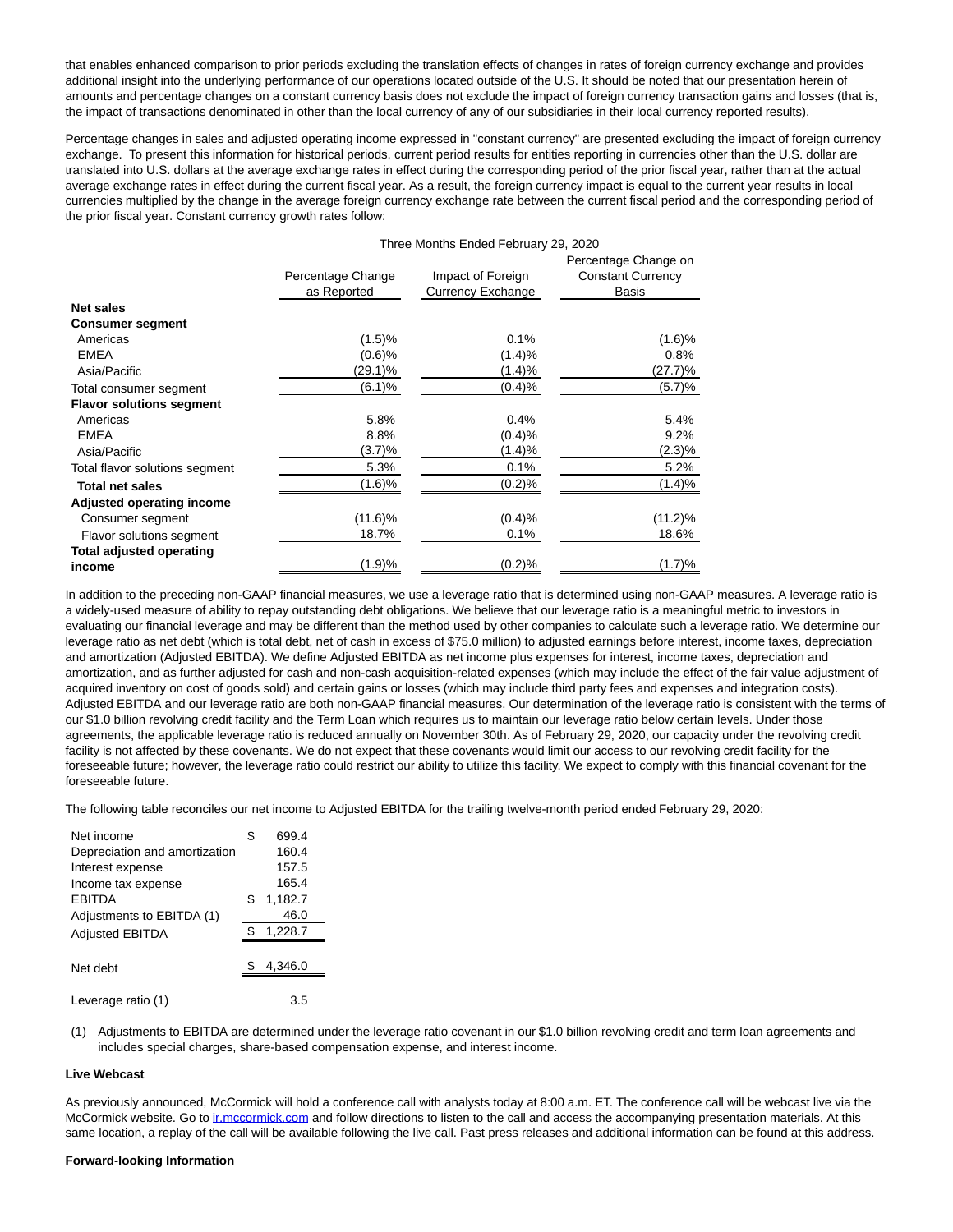Certain information contained in this release, including statements concerning expected performance such as those relating to net sales, gross margins, earnings, cost savings, acquisitions, brand marketing support, special charges, income tax expense and the impact of foreign currency rates are "forward-looking statements" within the meaning of Section 21E of the Securities Exchange Act of 1934, as amended. These statements may be identified by the use of words such as "may," "will," "expect," "should," "anticipate," "intend," "believe" and "plan." These statements may relate to: the impact of COVID-19 on our business, suppliers, consumers, customers, and employees; disruptions or inefficiencies in the supply chain, including any impact of COVID-19; the expected results of operations of businesses acquired by the company, including the acquisition of RB Foods; the expected impact of costs and pricing actions on the company's results of operations and gross margins; the expected impact of productivity improvements, including those associated with our Comprehensive Continuous Improvement ("CCI") program and global enablement initiative; expected working capital improvements; expectations regarding growth potential in various geographies and markets, including the impact from customer, channel, category, and e-commerce expansion; expected trends in net sales and earnings performance and other financial measures; the expected timing and costs of implementing our business transformation initiative, which includes the implementation of a global enterprise resource planning (ERP) system; the expected impact of accounting pronouncements; the expected impact of the U.S. Tax Act enacted in December 2017; the expectations of pension and postretirement plan contributions and anticipated charges associated with such plans; the holding period and market risks associated with financial instruments; the impact of foreign exchange fluctuations; the adequacy of internally generated funds and existing sources of liquidity, such as the availability of bank financing; the anticipated sufficiency of future cash flows to enable the payments of interest and repayment of shortand long-term debt as well as quarterly dividends and the ability to issue additional debt or equity securities; and expectations regarding purchasing shares of McCormick's common stock under the existing repurchase authorizations.

These and other forward-looking statements are based on management's current views and assumptions and involve risks and uncertainties that could significantly affect expected results. Results may be materially affected by factors such as: the company's ability to drive revenue growth; damage to the company's reputation or brand name; loss of brand relevance; increased private label use; product quality, labeling, or safety concerns; negative publicity about our products; actions by, and the financial condition of, competitors and customers; the longevity of mutually beneficial relationships with our large customers; the ability to identify, interpret and react to changes in consumer preferences and demand; business interruptions due to natural disasters or unexpected events or public health crises, including COVID-19; issues affecting the company's supply chain and raw materials, including fluctuations in the cost and availability of raw and packaging materials; government regulation, and changes in legal and regulatory requirements and enforcement practices; the lack of successful acquisition and integration of new businesses, including the acquisition of RB Foods; global economic and financial conditions generally, including the pending exit of the U.K. from the European Union (Brexit), availability of financing, interest and inflation rates, and the imposition of tariffs, quotas, trade barriers and other similar restrictions; foreign currency fluctuations; the effects of increased level of debt service following the RB Foods acquisition as well as the effects that such increased debt service may have on the company's ability to borrow or the cost of any such additional borrowing, our credit rating, and our ability to react to certain economic and industry conditions; impairments of indefinite-lived intangible assets; assumptions we have made regarding the investment return on retirement plan assets, and the costs associated with pension obligations; the stability of credit and capital markets; risks associated with the company's information technology systems, including the threat of data breaches and cyber-attacks; the company's inability to successfully implement our business transformation initiative; fundamental changes in tax laws; including interpretations and assumptions we have made, and guidance that may be issued, regarding the U.S. Tax Act enacted on December 22, 2017 and volatility in our effective tax rate; climate change; infringement of intellectual property rights, and those of customers; litigation, legal and administrative proceedings; the company's inability to achieve expected and/or needed cost savings or margin improvements; negative employee relations; and other risks described in the company's filings with the Securities and Exchange Commission.

Actual results could differ materially from those projected in the forward-looking statements. The company undertakes no obligation to update or revise publicly any forward-looking statements, whether as a result of new information, future events or otherwise, except as may be required by law.

#### **About McCormick**

McCormick & Company, Incorporated is a global leader in flavor. With \$5.3 billion in annual sales, the company manufactures, markets and distributes spices, seasoning mixes, condiments and other flavorful products to the entire food industry – retail outlets, food manufacturers and foodservice businesses. Every day, no matter where or what you eat, you can enjoy food flavored by McCormick. McCormick Brings the Joy of Flavor to Life ™.

For more information, visit [www.mccormickcorporation.com.](https://c212.net/c/link/?t=0&l=en&o=2764468-1&h=1688144131&u=http%3A%2F%2Fwww.mccormickcorporation.com%2F&a=www.mccormickcorporation.com)

#### **For information contact:**

Investor Relations: Kasey Jenkins (410) 771-7140 or [kasey\\_jenkins@mccormick.com](mailto:kasey_jenkins@mccormick.com)

Corporate Communications: Lori Robinson (410) 527-6004 or [lori\\_robinson@mccormick.com](mailto:lori_robinson@mccormick.com)

**(Financial tables follow)**

First Quarter Report

McCormick & Company, Incorporated

Three months ended

#### **Consolidated Income Statement (Unaudited)**

(In millions except per-share data)

|                    | February 29, | February 28, |  |  |
|--------------------|--------------|--------------|--|--|
|                    | 2020         | 2019         |  |  |
| Net sales          | 1,212.0      | 1,231.5      |  |  |
| Cost of goods sold | 742.1        | 764.6        |  |  |
| Gross profit       | 469.9        | 466.9        |  |  |
|                    |              |              |  |  |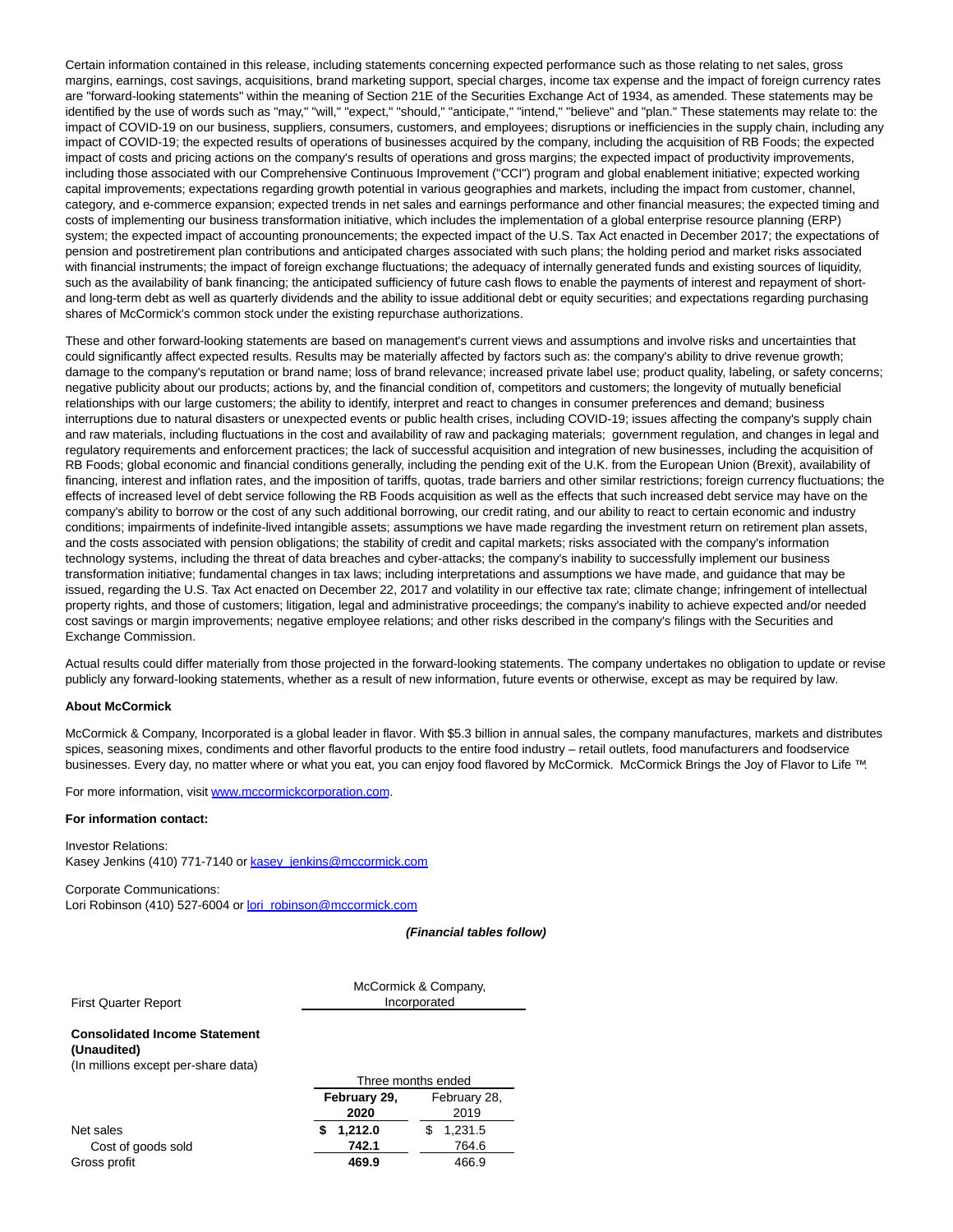| Gross profit margin                     | 38.8        | % | 37.9  | % |
|-----------------------------------------|-------------|---|-------|---|
| Selling, general and administrative     |             |   |       |   |
| expense                                 | 274.7       |   | 267.9 |   |
| Special charges                         | 1.0         |   | 2.1   |   |
| Operating income                        | 194.2       |   | 196.9 |   |
| Interest expense                        | 35.3        |   | 43.0  |   |
| Other income, net                       | 5.5         |   | 6.1   |   |
| Income from consolidated operations     |             |   |       |   |
| before income taxes                     | 164.4       |   | 160.0 |   |
| Income tax expense                      | 30.1        |   | 22.1  |   |
| Net income from consolidated operations | 134.3       |   | 137.9 |   |
| Income from unconsolidated              |             |   |       |   |
|                                         | 10.4        |   | 10.1  |   |
| operations                              | \$<br>144.7 |   | 148.0 |   |
| Net income                              |             |   |       |   |
|                                         |             |   |       |   |
| Earnings per share - basic              | 1.09        |   | 1.12  |   |
|                                         |             |   |       |   |
| Earnings per share - diluted            | 1.08        |   | 1.11  |   |
|                                         |             |   |       |   |
| Average shares outstanding - basic      | 133.0       |   | 132.2 |   |
| Average shares outstanding - diluted    | 134.3       |   | 133.8 |   |
|                                         |             |   |       |   |

| <b>First Quarter Report</b>                                    | McCormick & Company, Incorporated |                          |    |                   |
|----------------------------------------------------------------|-----------------------------------|--------------------------|----|-------------------|
| <b>Consolidated Balance Sheet (Unaudited)</b><br>(In millions) |                                   |                          |    |                   |
|                                                                |                                   | <b>February 29, 2020</b> |    | February 28, 2019 |
| <b>Assets</b>                                                  |                                   |                          |    |                   |
| Cash and cash equivalents                                      | \$                                | 170.8                    | \$ | 102.3             |
| Trade accounts receivable, net                                 |                                   | 409.9                    |    | 435.7             |
| Inventories                                                    |                                   | 835.6                    |    | 807.3             |
| Prepaid expenses and other current assets                      |                                   | 108.1                    |    | 82.7              |
| Total current assets                                           |                                   | 1,524.4                  |    | 1,428.0           |
| Property, plant and equipment, net                             |                                   | 936.0                    |    | 934.6             |
| Goodwill                                                       |                                   | 4,496.9                  |    | 4,538.5           |
| Intangible assets, net                                         |                                   | 2,840.1                  |    | 2,869.2           |
| Investments and other assets                                   |                                   | 694.3                    |    | 457.6             |
| <b>Total assets</b>                                            | \$                                | 10,491.7                 | \$ | 10,227.9          |
| <b>Liabilities</b>                                             |                                   |                          |    |                   |
| Short-term borrowings and current portion of long-term debt    | \$                                | 813.9                    | \$ | 689.2             |
| Trade accounts payable                                         |                                   | 789.4                    |    | 673.8             |
| Other accrued liabilities                                      |                                   | 469.1                    |    | 466.1             |
| <b>Total current liabilities</b>                               |                                   | 2,072.4                  |    | 1,829.1           |
| Long-term debt                                                 |                                   | 3,627.9                  |    | 4,034.0           |
| Deferred taxes                                                 |                                   | 699.4                    |    | 704.4             |
| Other long-term liabilities                                    |                                   | 517.4                    |    | 317.7             |
| <b>Total liabilities</b>                                       |                                   | 6,917.1                  |    | 6,885.2           |
| Shareholders' equity                                           |                                   |                          |    |                   |
| Common stock                                                   |                                   | 1,901.5                  |    | 1,780.5           |
| Retained earnings                                              |                                   | 2,179.9                  |    | 1,877.9           |
| Accumulated other comprehensive loss                           |                                   | (519.5)                  |    | (327.4)           |
| Total McCormick shareholders' equity                           |                                   | 3,561.9                  |    | 3,331.0           |
| Non-controlling interests                                      |                                   | 12.7                     |    | 11.7              |
| Total shareholders' equity                                     |                                   | 3,574.6                  |    | 3,342.7           |
| Total liabilities and shareholders' equity                     | \$                                | 10,491.7                 | \$ | 10,227.9          |

First Quarter Report **McCormick & Company**, Incorporated

# **Consolidated Cash Flow Statement (Unaudited)**

(In millions)

|                             | <b>Three Months Ended</b> |                          |       |  |
|-----------------------------|---------------------------|--------------------------|-------|--|
|                             | <b>February 29, 2020</b>  | <b>February 28, 2019</b> |       |  |
| <b>Operating activities</b> |                           |                          |       |  |
| Net income                  | 144.7                     |                          | 148.0 |  |